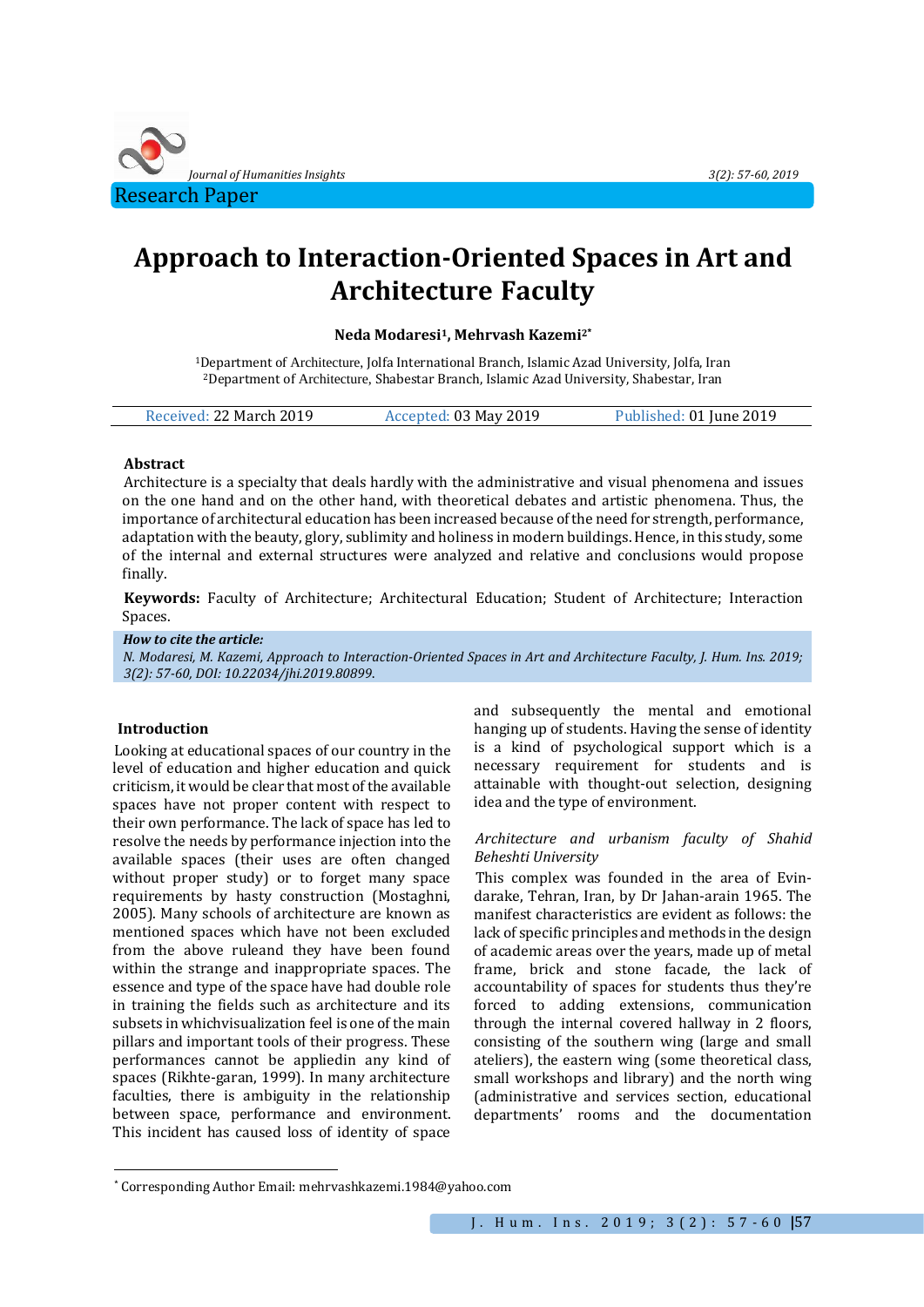center), lack of attention to public and gathering spaces for students (Noghre-kar, 2001).



**Figure 1.**Overview of architecture and urbanism faculty of Shahid Beheshti University.



**Figure 2.** The internal spacesof architecture and urbanism faculty of Shahid Beheshti University.

#### *Faculty of art and architecture (university of art, Isfahan campus)*

The location of the faculty is in a refurbished building on the west side of the Naghshe-jahan square just behind the Aali-qapou building. Despite the diversity of the whole complex, the space was made up of buildings that have continuous porches which connect indoor and outdoor spaces together. The dome of Tohid-khane had been used in this complex as a turning point that has an amphitheater operation. The positive point of the complex had been maintaining the available originalities in a refurbished building with granting specific functional aspects to it (Afrough, 1998). However, an educational environment could not locate in a complex that was not designed for this purpose from the beginning.



**Figure 3.** Indoor space of the arts and architecture faculty (university of art, Isfahan campus).



**Figure 4.** Outdoor space of the art and architecture faculty (university of art, Isfahan campus).

#### *Bauhaus School*

The school was built in Dessau city, environs of Berlin, Germany, by Walter Gropius in the years of 1925-1926. This school consists of 3 wings in which the school and workshop were connected together by a two-story bridge on the road. Walter Gropius and Adolf Meyer's offices had been also a part of the complex. The building was divided into 4 sections containing 1. Educational, 2. Workshop, 3. Management, and 4. General spaces that the modality of faculty was formed via these four sections. One of the most important characteristics of this built is loss of decorative attachments and use of new materials such as steel and reinforced concrete. Using plenty of sunshine, natural lighting and natural sights around the building had been possible by separating it to the functional areas and extensive use of glass (Urry, 1987).



**Figure 5.** Outdoor space of Bauhaus school (Source: Arch Daily site).



**Figure 6.** Plan of Bauhaus school (Source: Arch Daily site).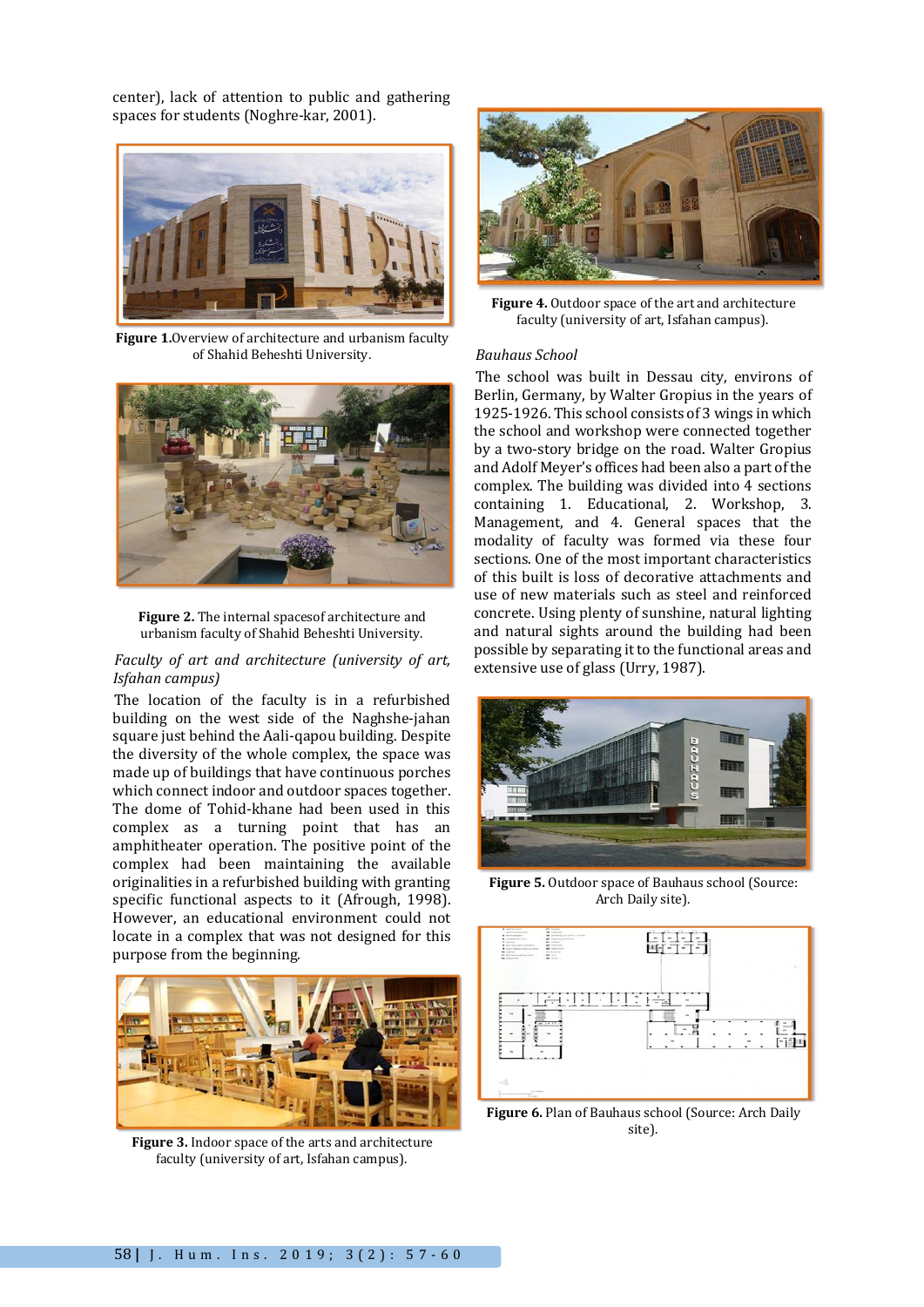#### *Knowlton School of architecture*

The school is located in one of the most beautiful sites next to the river and the football stadium and in the western part of the complex. Building form had been designed based on proximity, definitions and influence of other buildings. Comprehensive vertical circulation starts at the beginning of the complex, an inclined plate that passes through all parts and is responsible for connecting all spaces. Library is also located on the top floor, the quietest place in the complex.



**Figure 7.** Knowlton architecture school (Source: Arch Daily site)



**Figure 8.** Plans ofKnowlton architecture school (Source: Arch Daily site).

#### *Princeton School of architecture*

The entire collection was based on a priority of built and made of glass and metal in general. Three separated but connected constituents had formed the whole organization which was as a central

space with radial connections to the left, right and top.

#### *Art design school of Singapore*

Art design school of Singapore is located in a huge two hundred hectares complex. The design of the school observed the principle of green space and importance of nature which has affected the facade of the building. The building is distinctive from other buildings remarkably because of lots of glass and grassy ceiling. Using the grass on the roof is due to respect to the tropical nature of the city and the central courtyard is other climatic solution of the building. Vehicles passing space has been implemented around as a beltway (Hekmati, 1999).



**Figure 9.** View of art design complex of Singapore (Source: OPG Consulting).

# **Conclusion**

In order to conclude from the studied samples, common cases can be evaluated to achieve general features of the architecture and urbanism faculty and the points that should be considered in designing program. On the other hand, the qualitative improvement of the plan and designing program can be accessible by examining specific and distinctive features of each studied case. Of course, a school of art and architecture has a lot of properties as an architectural monument and a general building. Here are the general examined components for the schools of art and architecture (Khosrojerdi, 2014). Features of the eight key components: segregation of functional areas, adaptation to climate conditions, space saving and cost-effectiveness, simplicity of components and public bodies, components flexibility to match changes in educational programs, use of local styles and up to date techniques, expressing designing ideals and professional creativity, attention to the principles and basic values.

*Segregation of functional areas:* Separation of functional areas in the plan prevents interference of non-similar interactions and causes to facilitate the process of building.